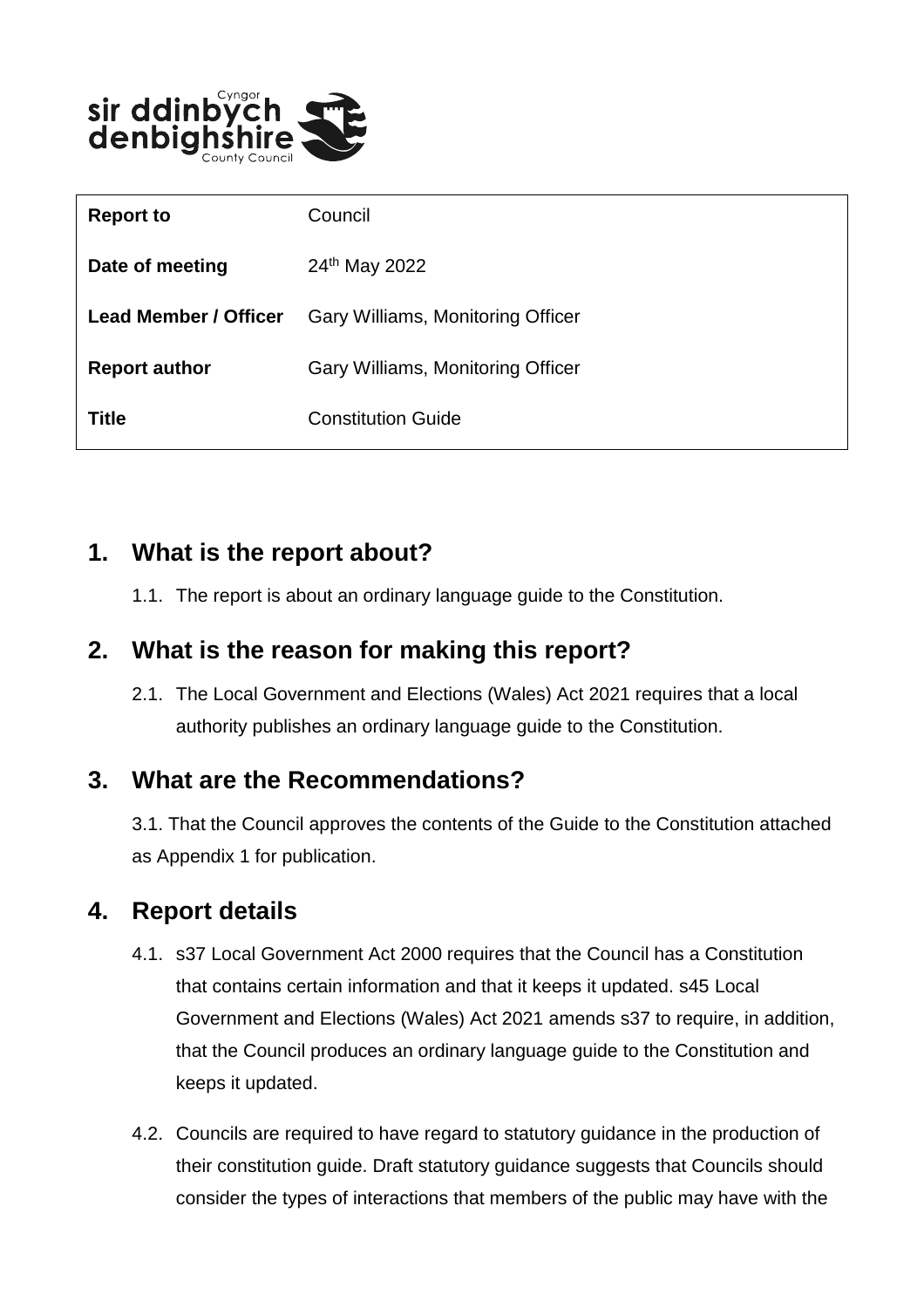Council, such as how to access meetings and minutes, public speaking rights etc., and an explanation of how the Council works.

- 4.3. The Welsh Local Government Association have, with Lawyers in Local Government, produced a model constitution guide which the draft statutory guidance suggests is a useful starting point.
- 4.4. Attached as Appendix 1 is a draft Constitution Guide which is based upon the model guide produced by the WLGA. The model guide allows for adaptation to recognise local variations in council constitutions. The draft attached as Appendix 1 has been adapted to be read in conjunction with the Council's Constitution.
- 4.5. Members will see that the guide seeks to identify the types of questions that a person may wish to find the answer to in the Constitution. The guide tries to give a brief answer to those questions and to refer the reader to the relevant part of the Constitution for further detail.
- 4.6. If members are satisfied with the content of the guide, it will be published on the Council's website.

## **5. How does the decision contribute to the Corporate Priorities?**

5.1. The decision has no direct impact on the corporate priorities

#### **6. What will it cost and how will it affect other services?**

6.1. There are no direct costs associated with the adoption of the guide.

#### **7. What are the main conclusions of the Well-being Impact Assessment?**

7.1. An assessment is not required for this report.